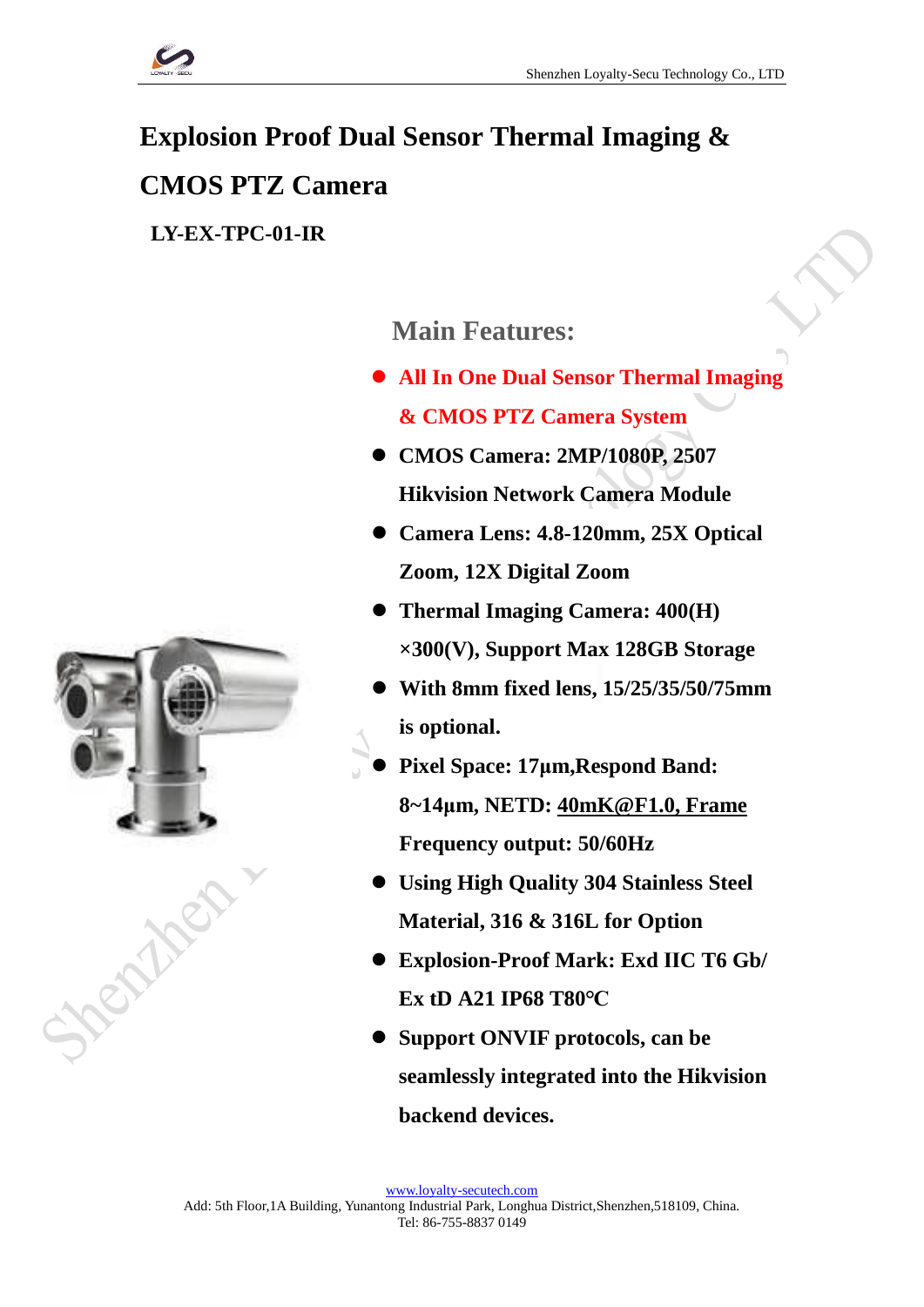

# **Dual Channel Thermal Imaging & CMOS PTZ Camera**

Explosion-proof performance in accordance with GB3836.1-2010 "Explosive atmospheres --Part 1: Equipment-- General requirements",

GB3836.2-2010 "Explosive atmospheres --Part 2: Equipment protection by flame-proof enclosures "d" ", GB12476.2-2013 "Electrical apparatus for use in the presence of combustible dust-- Part 1: General requirements", GB12476.2-2013 "Electrical apparatus for use in the presence of combustible dust-- Part 5: Protection by enclosures "tD",made of Explosion-Proof structure.

# **Main Features:**

\* All in one dual sensor thermal imaging & CMOS PTZ camera system which with a

multi-channel, multi-sensor PTZ surveillance function.

### **\* CMOS camera solution:**

1.2MP/1080P, Hikvision 2507 HD network camera module

2.Lens: 4.8~120mm,Auto Zoom,25X optical zoom,12X digital zoom

3.IR work distance up to 100M

### \* **Thermal Imaging camera Solution:**

1. Camera resolution  $400(H) \times 300(V)$ , support max 128GB storage.

2. With 8mm fixed lens, 15/25/35/50/75mm is optional.

3. Adopting the Uncooled IRFPA Microbolometer detector ,with temperature measure

and over temperature alarm functions ,temperature range:-40~150°.

4.Pixel space: 17μm,Respond Band: 8~14μm, NETD: [40mK@F1.0,](mailto:40mK@F1.0,%20Frame) Frame frequency output: 50/60Hz.

\* With realtime H.265/H.264/MJPEG Encoding.

\* Support HTTP, TCP/IP,DNS,DDNS,PPPOE and others protocols.

\* SDK for second development, preview via IE browser.

\* The camera is made of high-quality 304 stainless steel, anticorrosive and

explosion-proof, waterproof, dust proof,IP68, Used in corrosive environment such as strong acid and alkali.

\* With windshield wiper and sun-shading cover design.

\* Accept the camera customization, includes camera lens , camera resolution, camera work distance, camera types and so on. (Hikvision, Dahua,Uniview, XM,

Tiandy ,Seetong and other brands for option).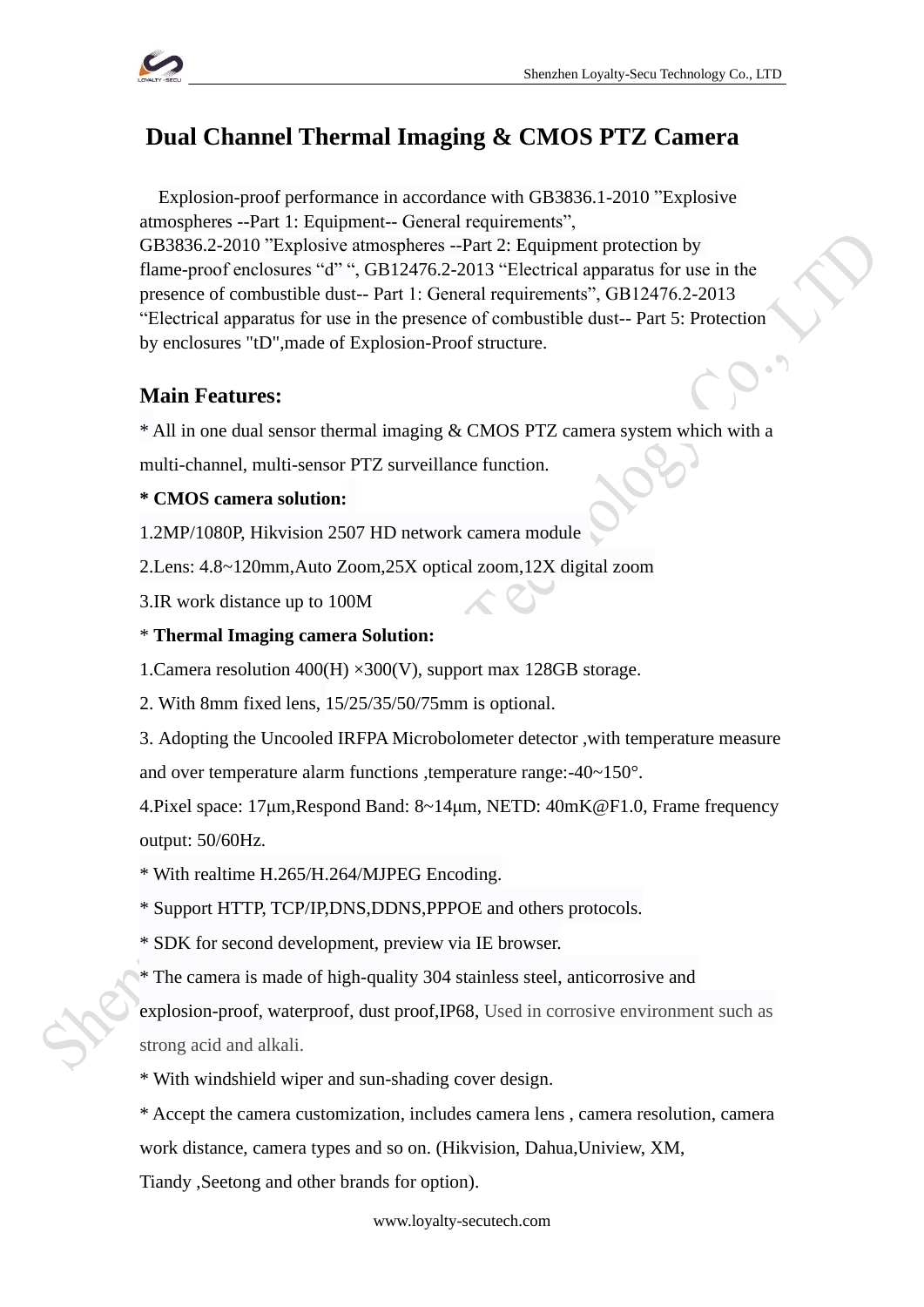$\blacksquare$  $\ddot{\phantom{a}}$ 

## **Application Environment**:

With flammable gas of IIA, IIB, IIC, the ignition temperature group is zone 1 and zone 2 of T1-T6 group, places where flammable gas or explosive mixture of vapor and air is formed; it is also applicable to the 21 zone and 22 zone of the T1-T6 group of ignition temperature, places containing combustible dust mixtures, such as: petroleum, chemical industry, mines, military industry, medicine, oil depots, ships, drilling platforms, gas stations, natural gas stations, gas stations, fireworks production, food processing and storage, etc.

# **Ex Proof Thermal Imaging and CMOS PTZ Camera Datasheet:**

| Model                           | LY-EX-TPC-01-IR                                                           |
|---------------------------------|---------------------------------------------------------------------------|
| Camera Type                     | Dual Channel Thermal Imaging & CMOS PTZ Camera                            |
| Material                        | High quality 304 stainless steel (316,316L is optional)                   |
| <b>EX Plosion Marks</b>         | Ex dIIC T6 Gb/Ex Td A21 IP68 T80°C                                        |
| <b>Thermal Camera Parameter</b> |                                                                           |
| <b>Thermal Imaging Detector</b> | <b>Uncooled IRFPA Microbolometer</b>                                      |
| <b>Induction Method</b>         | Microbolometer                                                            |
| Resolution                      | $400(H) \times 300(V)$                                                    |
| <b>Pixel Spacing</b>            | $17 \mu m$                                                                |
| <b>Respond Band</b>             | $8 - 14 \mu m$                                                            |
| <b>NETD</b>                     | 40Mk/F1.0                                                                 |
| Lens                            | Athermal fixed lens 8mm (15/25/35/50/75mm is optional)                    |
| Palette                         | 9 color standards (can be customized)                                     |
| <b>DVE Image Enhancement</b>    | Multi-levels can be continuously adjustable                               |
| Mirror Image                    | Horizontal/Vertical/Horizontal + Vertical                                 |
| <b>Noise Reduction</b>          | Auto/ Manual 2D,3D                                                        |
| <b>Correction Function</b>      | Auto/Manual/External                                                      |
| <b>OSD Display</b>              | Temperature , time , date, channel no, channel name , support to redefine |
| Video Format                    | H.265/H.264/MPEG                                                          |
| Video Bitrate                   | Main stream: $100Kbps \sim 6Mbps$ ; Sub Stream: $10Kbps \sim 1500Mbps$    |
| <b>SNR</b>                      | 55dB                                                                      |
| <b>Image Setting</b>            | Brightness , contrast                                                     |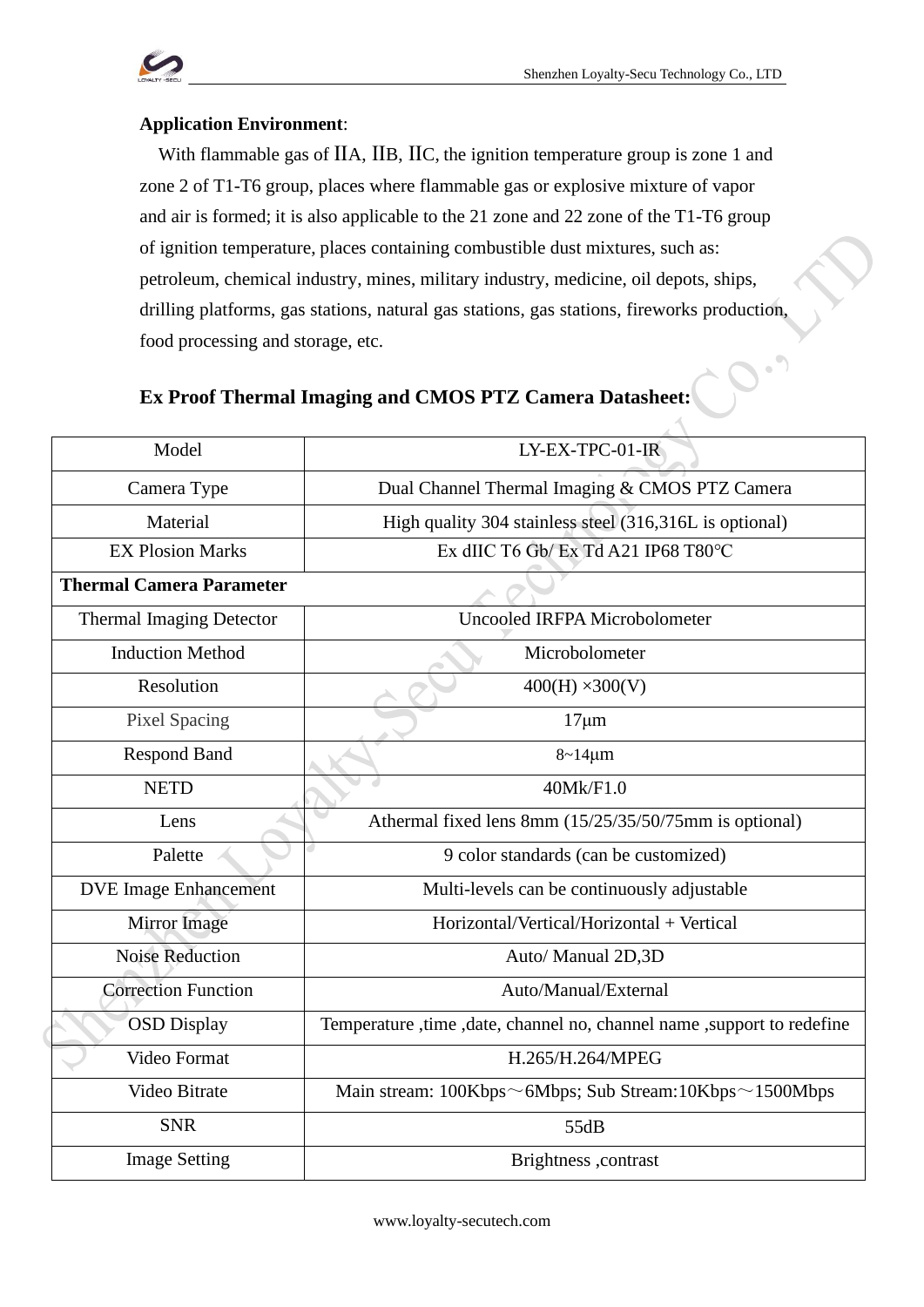

| <b>Temperature Measurement</b>                            | Point $\&$ line $\&$ polygon area, full screen temperature measurement                                                                           |
|-----------------------------------------------------------|--------------------------------------------------------------------------------------------------------------------------------------------------|
| <b>Temperature Measurement</b><br>Alarm                   | Over temperature alarm , temperature difference alarm                                                                                            |
| <b>Temperature Measurement</b><br>Accurancy               | $\pm 2$ °C or $\pm 2\%$                                                                                                                          |
| Multi-Targets Temperature<br><b>Measurement Detection</b> | Support                                                                                                                                          |
| <b>Temperature Measurement</b><br><b>Respond Time</b>     | $<$ 30ms                                                                                                                                         |
| <b>Recommend Environment</b>                              | $-10^{\circ}$ C $\sim$ +55 $^{\circ}$ C                                                                                                          |
| <b>Temperature Measure Range</b>                          | $-40^{\circ}$ C $\sim$ 150 $^{\circ}$ C                                                                                                          |
| Temperature Measure Display<br>Mode                       | Assigned position/Tracing area/Turn off                                                                                                          |
| <b>Internet Protocols</b>                                 | IPv4/IPv6, HTTP, HTTPS, RTSP/RTP/RTCP, TCP/UDP, DHCP, DNS,<br>PPPOE, SMTP, SIP, 802.1x, DDNS, PPPoE, FTP, SNMP, QOS                              |
| <b>Access Protocols</b>                                   | <b>ONVIF</b>                                                                                                                                     |
| Internet Interface                                        | RJ45 100/1000                                                                                                                                    |
| Alarm Interface                                           | Support 1 channel switch value alarm output                                                                                                      |
| <b>PTZ Control Interface</b>                              | <b>RS485</b>                                                                                                                                     |
| SD Card Interface                                         | Micro SD/HCSD Card , Max support 128GB                                                                                                           |
| <b>Time Sharing Arrangement</b>                           | Support                                                                                                                                          |
| <b>Storage Methods</b>                                    | Local storage, NAS Storage, SD card storage                                                                                                      |
| Privacy Masking                                           | 5 PCS Areas, size of the area is adjustable                                                                                                      |
| <b>SDK</b> Development                                    | Linux C /windows , $C&C++SDK$                                                                                                                    |
| <b>Glass Window</b>                                       | Customized germanium glass , front of the camera shield with steel mesh<br>for protection                                                        |
| <b>Network Camera Parameter</b>                           |                                                                                                                                                  |
| <b>Camera Solution</b>                                    | Hikvision 2507 camera module,                                                                                                                    |
| <b>Camera Resolution</b>                                  | 1920*1080, 2MP/1080P                                                                                                                             |
| Zoom Length                                               | 4.8-120mm, 25X Optical Zoom, 12X Digital Zoom                                                                                                    |
| Horizontal Field                                          | 57.6-2.5                                                                                                                                         |
| Zoom Mode                                                 | Auto/Manual/Self-Auto                                                                                                                            |
| <b>Image Quality Adjustment</b>                           | Brightness, contrast ratio, sharpness, saturation is adjustable                                                                                  |
| Video Compression                                         | H.265/H.264                                                                                                                                      |
| <b>Intelligent Alarm</b>                                  | Motion detection , masking alarm, memory full , memory error, audio<br>abnormal detection, crossing the line detection ,area intrusion detection |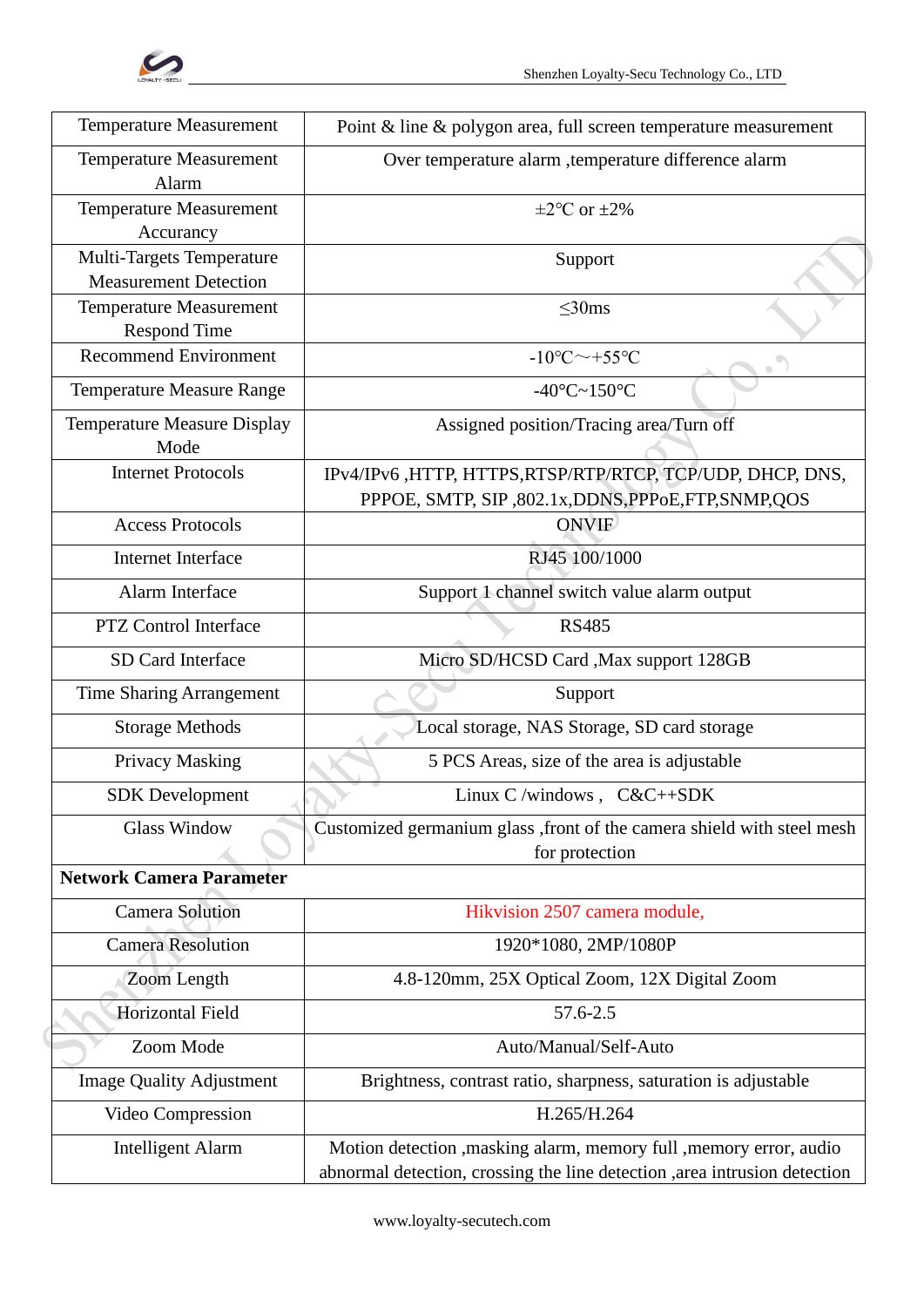

| <b>Interface Protocols</b>         | ONVIF, ISAPI, SDK                                                      |
|------------------------------------|------------------------------------------------------------------------|
| <b>Standard of Glass Window</b>    | Explosion glass, with windshield wiper                                 |
| <b>PTZ</b> Parameter               |                                                                        |
| <b>Horizontal Rotation Range</b>   | 360° Continuous Rotation                                               |
| <b>Vertical Rotation Range</b>     | +90 $^{\circ}$ ~ -90 $^{\circ}$                                        |
| <b>Horizontal Rotation Speed</b>   | $1^{\circ}$ ~20 $^{\circ}$ /S                                          |
| <b>Vertical Rotation Speed</b>     | $1^{\circ}$ ~20 $^{\circ}$ /S                                          |
| Presets                            | 255<br>$\bullet$                                                       |
| Auto Scan                          | 1PCS                                                                   |
| Cruise Scan                        | 8 PCS, Each Cruise Scan with 16 pcs patrol point                       |
| <b>Watch Position</b>              | Support                                                                |
| Power Off Memory                   | Support                                                                |
| Ratio Zoom                         | Support                                                                |
| <b>PTZ Communication Interface</b> | <b>RS-485</b>                                                          |
| <b>PTZ Communication Protocols</b> | Pelco-P/Pelco-D Auto-Adapting                                          |
| Baud Rate(bps)                     | 1200/2400/4800/9600/19200                                              |
| <b>Zero Point Calibration</b>      | Support                                                                |
| <b>Infrared Function</b>           | Infrared light can be adjustable automatically, IR distance up to 100M |
| <b>Others</b>                      |                                                                        |
| <b>Electrical Connection</b>       | Composite Cable                                                        |
| <b>Supply Voltage</b>              | $AC100V \sim 240V$                                                     |
| <b>Work Current</b>                | $\leq$ 2A                                                              |
| <b>Work Temperature</b>            | $-10^{\circ}$ C $\sim$ +60 $^{\circ}$ C                                |
| Atmospheric Pressure               | 86~106KPa                                                              |
| <b>Relative Humidity</b>           | $\leq$ 95%RH (+25°C)                                                   |
| <b>Product Dimension</b>           | L470*W330*H420mm                                                       |
| <b>Cable Entry</b>                 | G $3/4$ " * 1 (or G $1/2$ ")                                           |
| Product Weight                     | $\leq 30$ Kg                                                           |
| Installation                       | Fixed bracket                                                          |